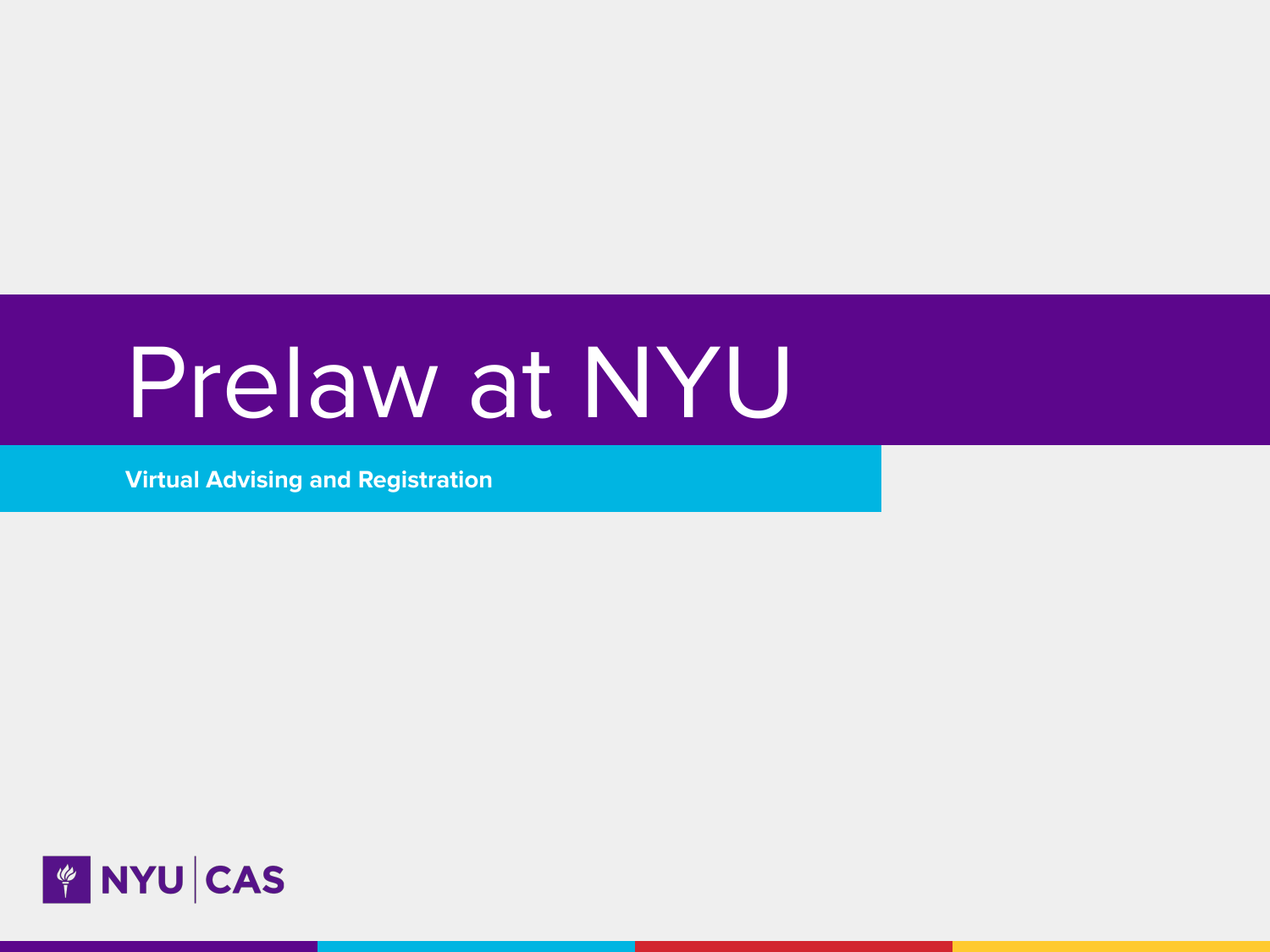### **What does it mean to be "prelaw" at NYU?**

According to the **American Bar Association** (the accrediting body for law schools), **there aren't "any undergraduate majors or group of courses to prepare for a legal education.** Students are admitted to law school from almost every academic discipline. You may choose to major in subjects that are considered to be traditional preparation for law school, such as history, English, philosophy, political science, economics or business, or you may focus your undergraduate studies in areas as diverse as art, music, science and mathematics, computer science, engineering, nursing or education.

Whatever major you select, **you are encouraged to pursue an area of study that interests and challenges you, while taking advantage of opportunities to develop your research and writing skills.** Taking a broad range of difficult courses from demanding instructors is excellent preparation for legal education. A sound legal education will build upon and further refine the skills, values, and knowledge that you already possess."

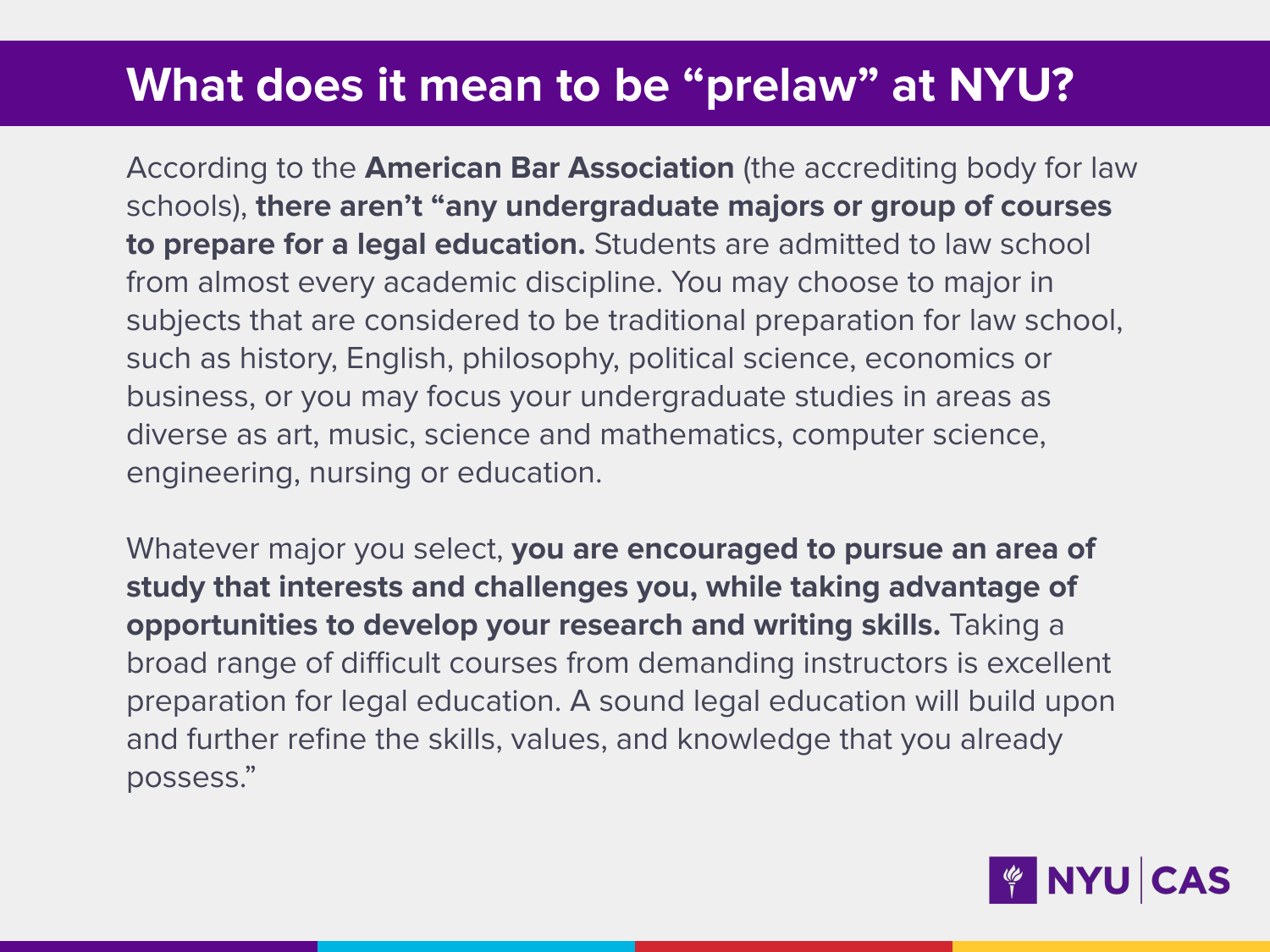### **What does it mean to be "prelaw" at NYU?**

### **At NYU, there is no "prelaw major"**

You are encouraged to embrace the flexibility of prelaw by:

- Developing a course of study that is interesting and challenging for you
- Take opportunities to explore your interests, values, and passions, and then decide on the means to pursue them professionally
- Learn about the legal field through classes, prelaw events, networking, and internships
- Concentrate on building yourself, not just your resume
- Ask yourself along the journey, **Do you want to be a lawyer? If so, why?**

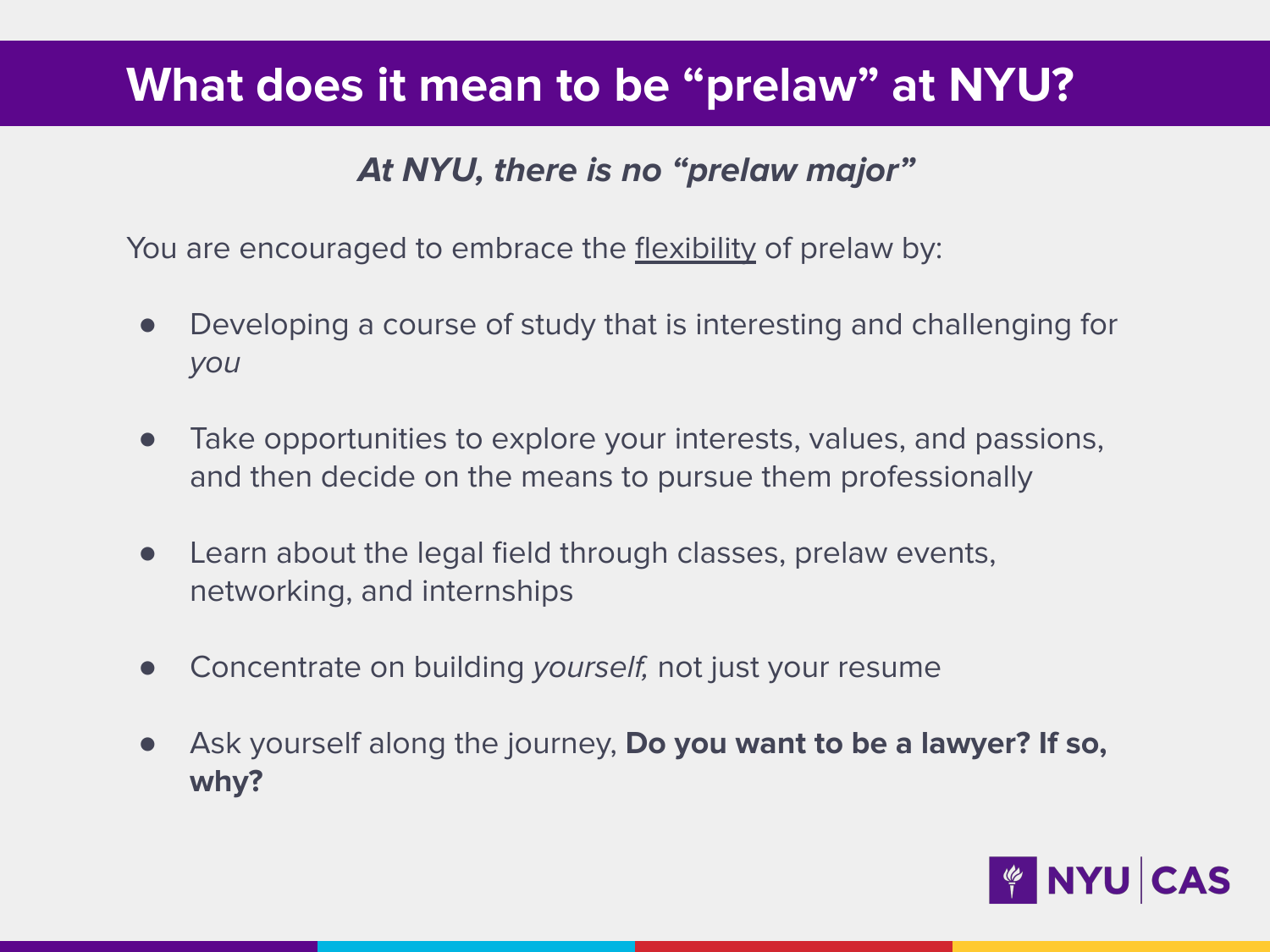### **Useful Skills**

While at NYU, focus on developing **skills** that are useful and necessary **for law students and lawyers:**

- Writing, Research, and Editing
- Oral Communication and Listening
- Problem-Solving and Critical Reading
- Organization and Task Management
- Public Service and Promotion of Justice
- Relationship-building and Collaboration

**You can develop most of these skills through your core curriculum courses as well as major/minor courses!** 

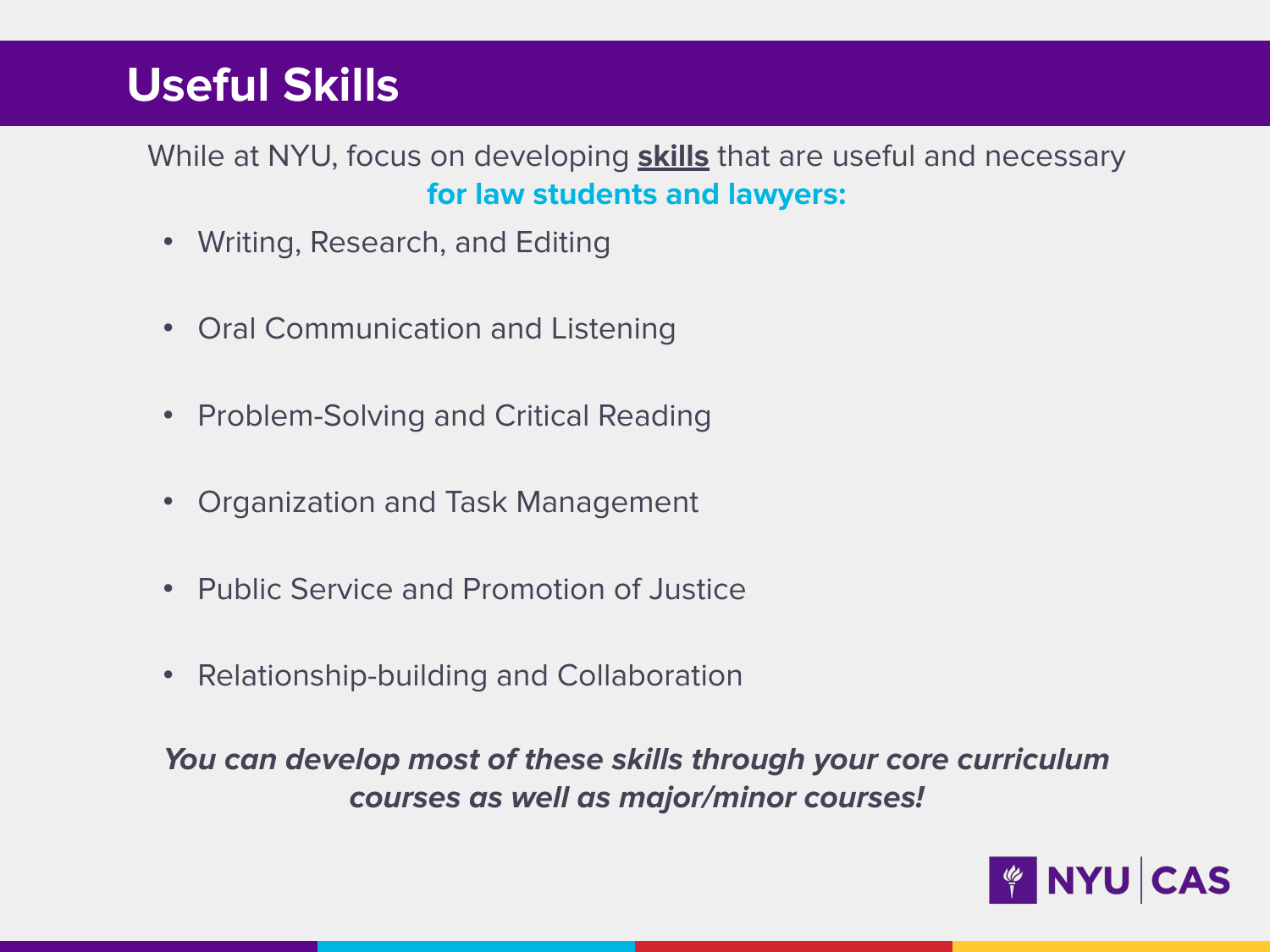### **What makes a compelling applicant for law school?**

#### **An outstanding record of achievement and involvement:**

- Course of study that is rigorous, meaningful, and that helps to develop essential skills (ie, critical reading, writing, research, etc)
- Strong academic performance and test scores (LSAT or GRE)
- Involvement in extracurricular activities that are interesting and impactful
	- Opportunities to gain leadership experience
	- Not necessarily law-related; quality vs. quantity
- Great recommendations from professors

#### **At bottom, law schools are looking for applicants:**

- who are passionate and who have applied or pursued their passions in interesting ways
- who would bring an interesting perspective to their law school class and the legal profession
- who can articulate a mature and compelling reason for pursuing a legal career
- who are ready to face the challenges of law school

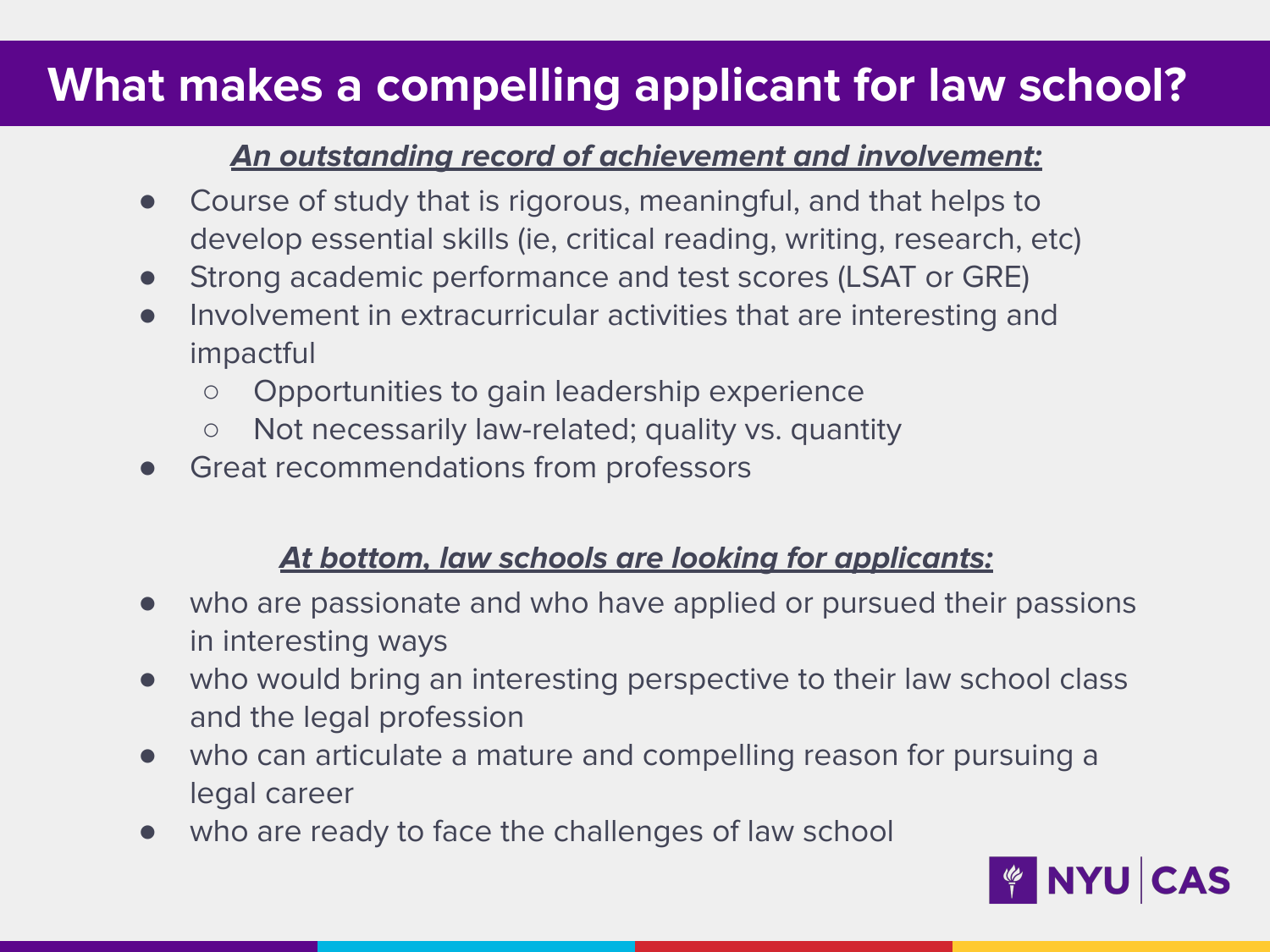### **Admissions Criteria for Law School**

#### **Law Schools consider:**

- **LSAT scores** 
	- LSAT scores range from 120-180; average for CAS is 163 (for year 2020-21)
	- Some law schools are accepting GRE scores as an alternative for the LSAT
- Undergraduate cumulative GPA
	- Consider a program that's rigorous, meaningful, and that will provide you with substantial skills (ie, critical reading, writing, research)
- Letters of Recommendation
	- Law schools prefer 2 letters from faculty members
	- Admissions officers find most helpful if the professors assess your skills in comparison with peers
- Personal Statement
	- Your time to shine! Tell the admissions committee about yourself they want to know who you are
	- Be ready to articulate why you want to go to law school
- Résumé
	- Any extracurriculars, internships, work experience should be added here
	- Use the opportunity to showcase your skills and abilities relevant to the study of law
- Other admissions criteria (diversity statement, addendum)

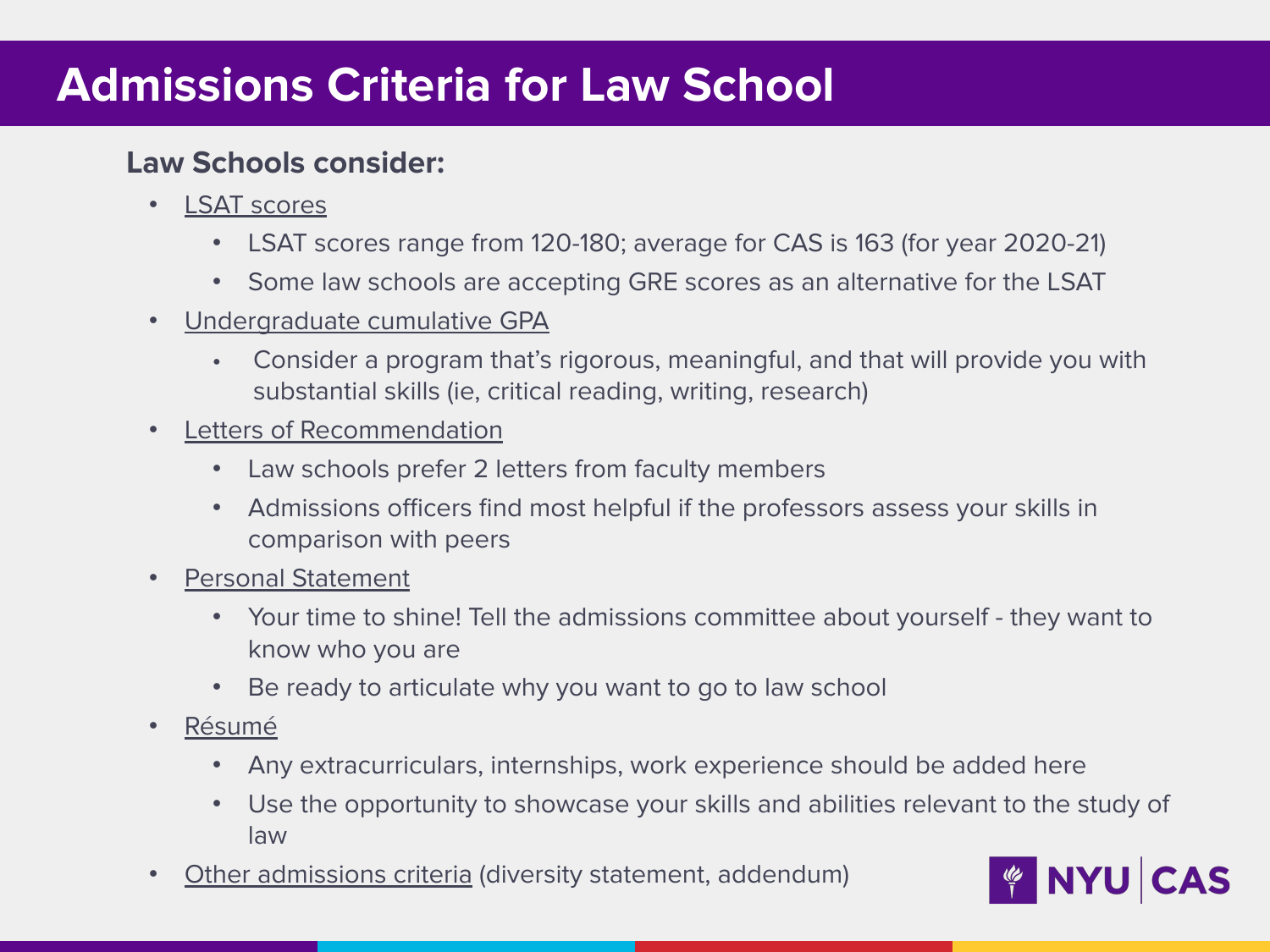### **A Timeline for your 1st and 2nd Years**

#### **First and Second Years: EXPLORE**

- Take interesting and meaningful classes and explore interests, law-related or otherwise
- Get involved on or off campus
- Connect with your prelaw advisor and attend events sign up to receive our weekly newsletter, [The Legal Brief](https://cas.nyu.edu/prelaw/join-the-prelaw-listserv.html)
- Get to know your professors and start building relationships with lawyers or other mentors

For more information about what to focus on in your junior and senior years, email us at [prelaw@nyu.edu](mailto:prelaw@nyu.edu) or visit our website, [cas.nyu.edu/prelaw](https://cas.nyu.edu/content/nyu-as/cas/prelaw.html)

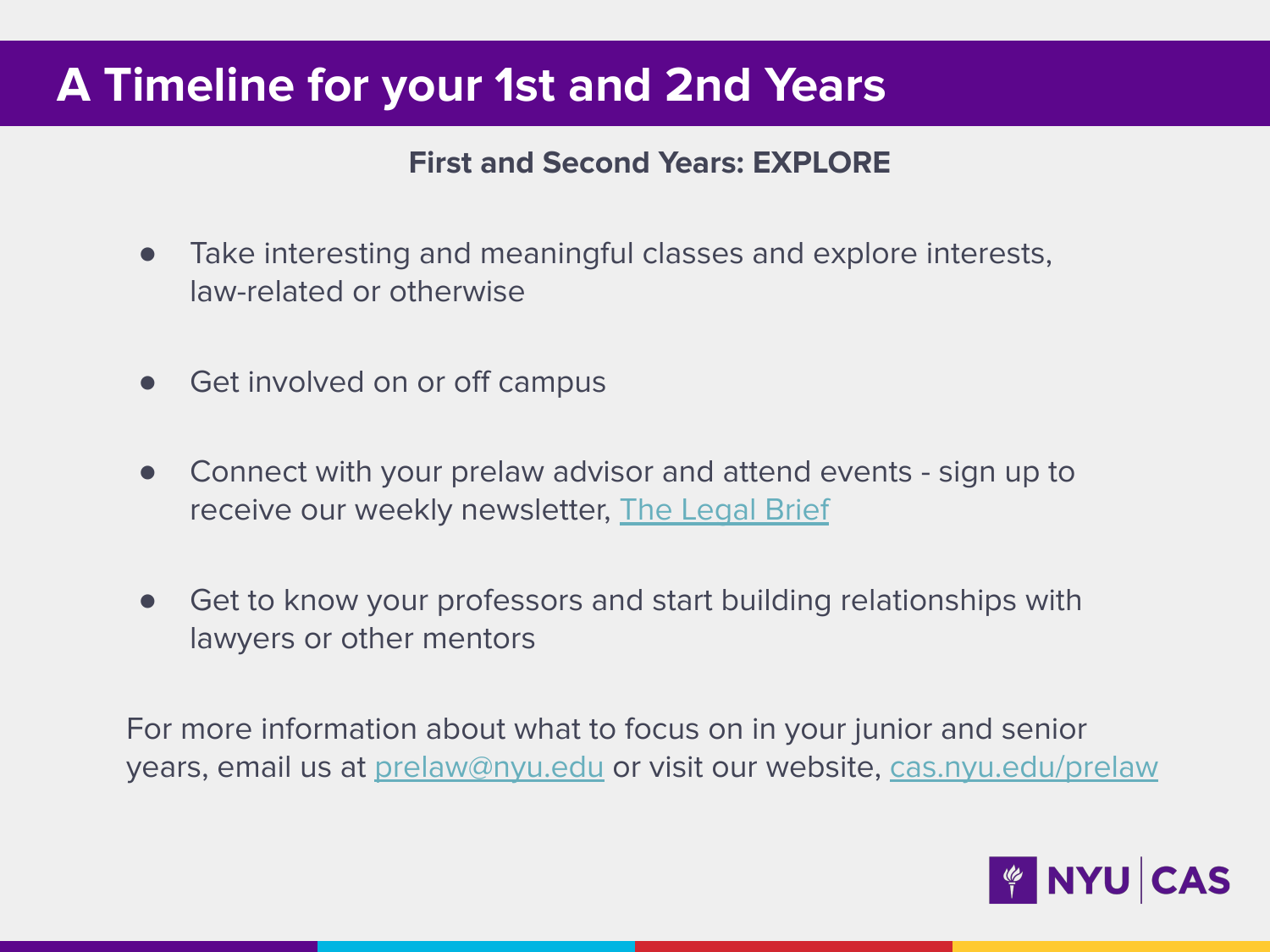### **Other Suggestions for Your First Year**

- Consider challenging yourself by taking on rigorous courses eventually, even consider taking honors courses and small seminars that require extensive reading and writing
- Consider taking on a full credit load every semester (16-18)
- Avoid overloading on pass/fail classes or lower-level courses
- Avoid withdrawing or repeating courses multiple times
- Start to build your resume for law school by joining clubs, pursuing volunteer experiences, and applying for internships
- Get started on undergraduate research it is a great way to fine-tune many critical skills for law school
- Demonstrate your leadership and initiative on- and off-campus

**Meet with a preprofessional advisor to discuss any of these factors and how you should address them in your application**

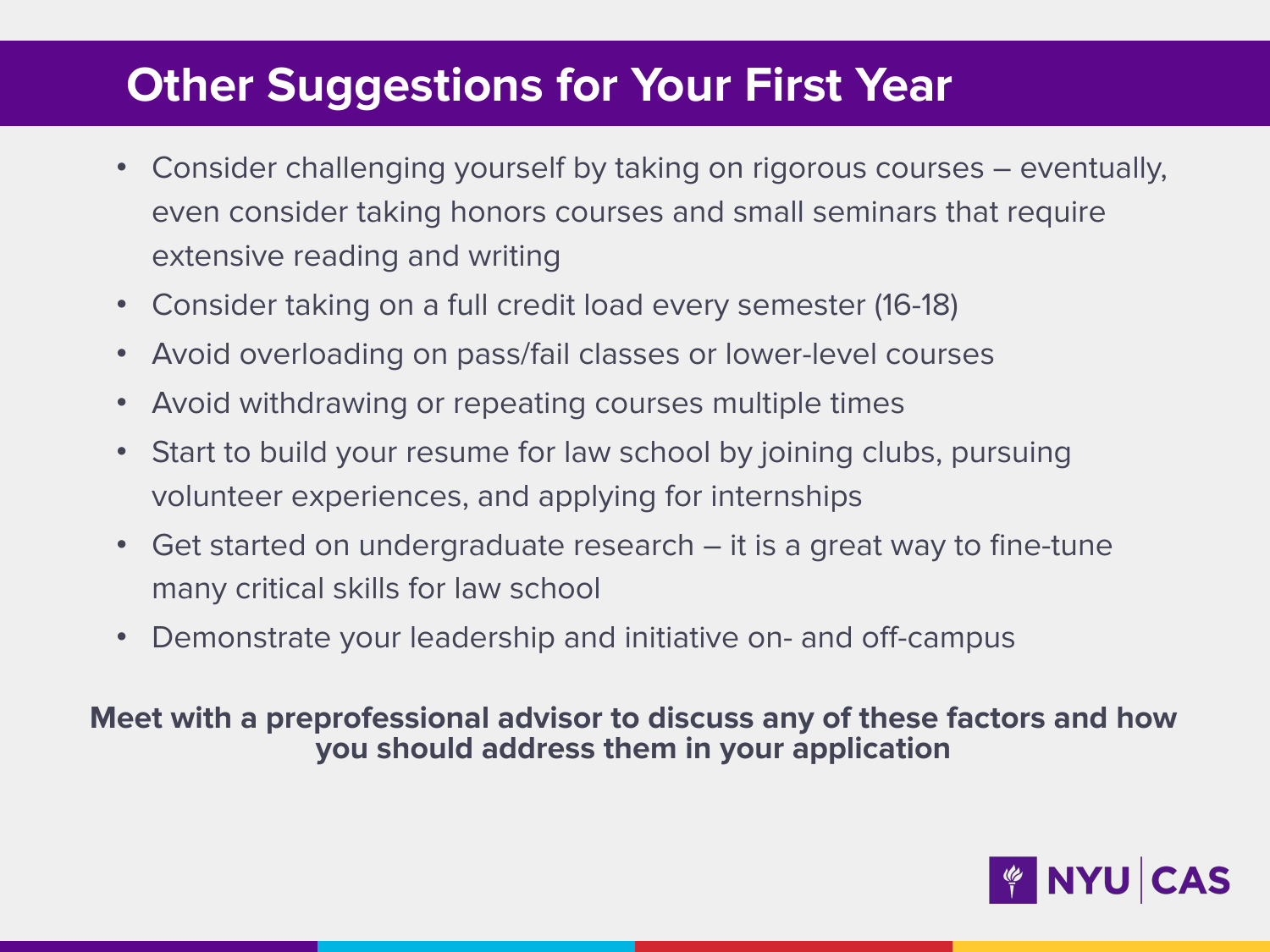## **Law School Admissions by the Numbers**

**Average GPA of CAS Students Accepted to Law School:**

**3.59**

**Average LSAT of CAS Students Accepted to Law School:**

**163**

**Top 5 Majors of CAS Students Accepted to Law School**

**Politics** 

Philosophy

English

**Economics** 

**History** 

**Percentage of Accepted CAS Students by Graduation Year**



**E** Seniors 1-4 Years from Underarad **E4+ Years from Undergrad** 

#### **Law Schools NYU CAS Students Attend**

Fordham University School of Law

George Washington University Law School

Columbia University School of Law

Benjamin N Cardozo School of Law

Brooklyn Law School

Georgetown University Law Center

Harvard Law School

New York University Law School

University of California at Los Angeles

Rutgers Law School

Emory University School of Law

Boston University School of Law



Source: LSAC.org (data 2020-21)